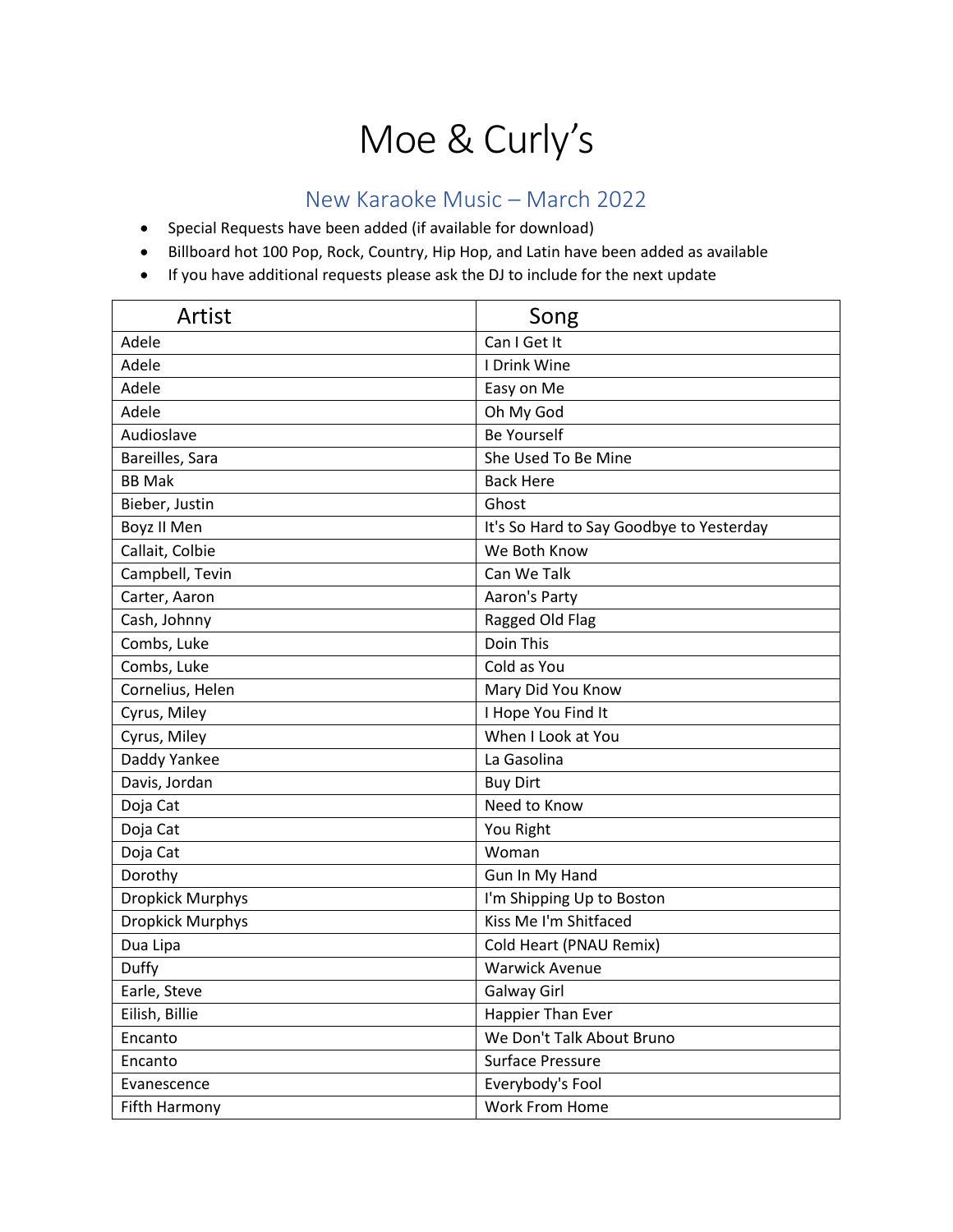| Flight of the Conchords | Bowie's In Space                      |
|-------------------------|---------------------------------------|
| Flight of the Conchords | <b>Business Time</b>                  |
| Flight of the Conchords | The Most Beautiful Girl (In The Room) |
| Gayle                   | <b>ABCDEFU</b>                        |
| Gill, Vince             | If You Ever Have Forever in Mind      |
| <b>Glass Animals</b>    | <b>Heat Waves</b>                     |
| <b>Gone West</b>        | I'm Never Getting Over You            |
| Green Day               | 21 Guns                               |
| Griffin, Patty          | <b>Heavenly Day</b>                   |
| Groban, Josh            | Angels                                |
| Halsey                  | Nightmare                             |
| Hayes, Walker           | Fancy Like                            |
| Hozier                  | Arsonist's Lullabye                   |
| Hunt, Sam               | Speakers                              |
| Jelly Roll              | Save Me                               |
| Johnson, Cody           | Til You Can't                         |
| Kesha                   | Praying                               |
| Kesha                   | <b>Raising Hell</b>                   |
| K's Choice              | Not an Addict                         |
| Latto                   | <b>Big Energy</b>                     |
| League of Legends       | Enemy                                 |
| Lil Nas X               | That's What I Want                    |
| Lil Nas X               | <b>Industry Baby</b>                  |
| Little Big Town         | Wine Beer Whiskey                     |
| Little Big Town         | Your Side of the Bed                  |
| McCollum, Parker        | To Be Loved By You                    |
| Mendes, Sergio          | Never Gonna Let You Go                |
| Miller, Mac             | The Spins                             |
| Mraz, Jason             | The Remedy (I Won't Worry)            |
| Papa Roach              | <b>Between Angels and Insects</b>     |
| Pardi, Jon              | Dirt On My Boots                      |
| Perry, Christina        | Something About December              |
| Pink                    | <b>Fuckin Perfect</b>                 |
| <b>Pistol Annies</b>    | I Feel a Sin Comin On                 |
| Post Malone             | One Right Now                         |
| Puth, Charlie           | Light Switch                          |
| Ray, Michael            | Whiskey and Rain                      |
| Renea, Priscilla        | Hrs and Hrs                           |
| Rent                    | Another Day                           |
| Reyez, Jessie           | <b>Figures</b>                        |
| Rihanna                 | <b>S&amp;M</b>                        |
| Rodrigo, Olivia         | Good 4 You                            |
| Rogers, Jameson         | Cold Beer Calling My Name             |